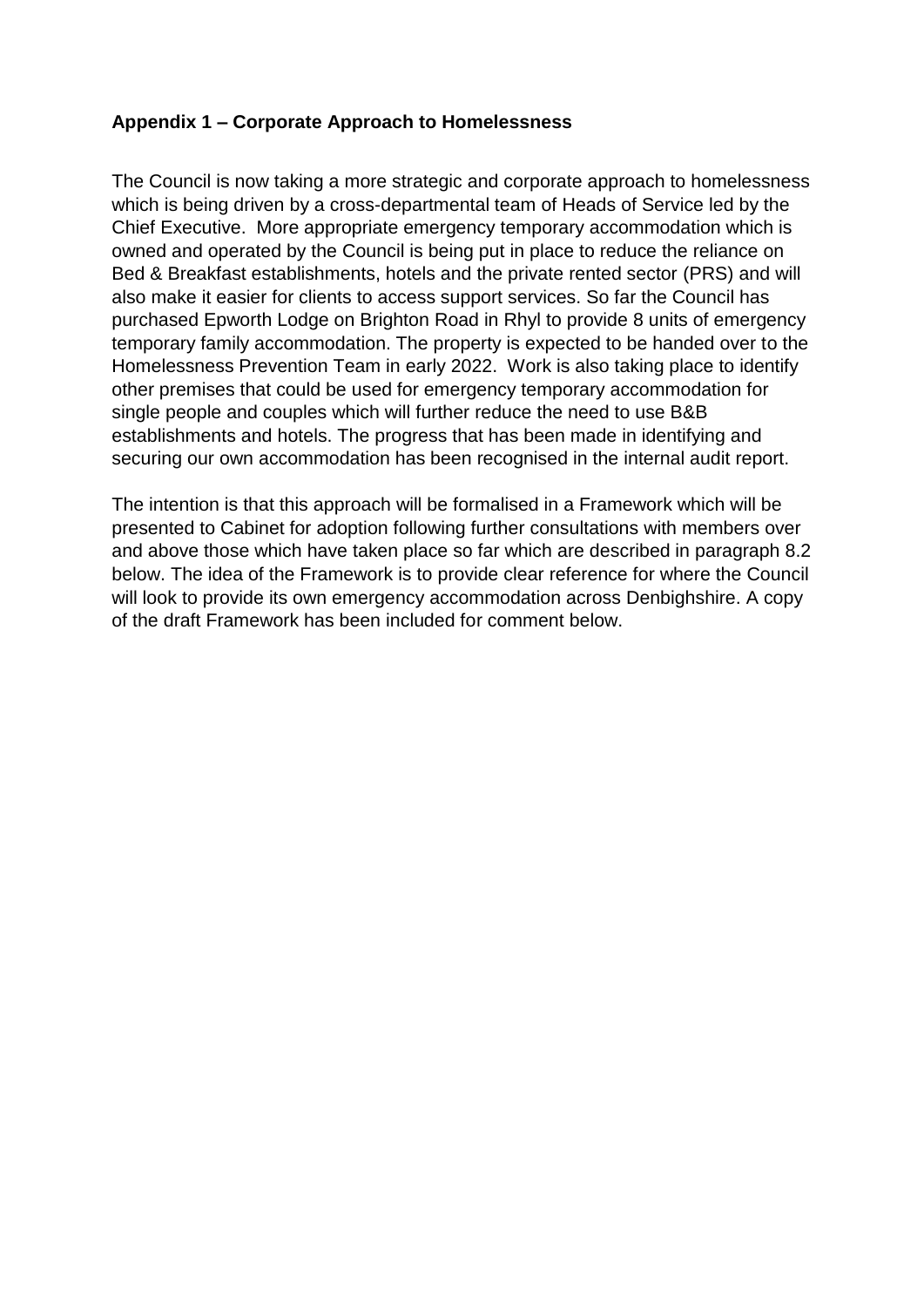# **DENBIGHSHIRE COUNTY COUNCIL**

## **DRAFT FRAMEWORK**

# **PROVISION OF IN-HOUSE ACCOMMODATION TO HELP ADDRESS HOMELESSNESS**

### **1. Purpose**

1.1 The purpose of the Framework is to provide the context for the Council providing in-house emergency/temporary accommodation for people who present as being homeless as opposed to using the private sector (e.g. private landlord accommodation, hotels, guest houses, B&Bs etc), along with ensuring there are sufficient options to move those people into suitable permanent accommodation.

### **2. Context**

2.1 A significant number of households present to the Council as being homeless each year and the number being accommodated increased during the pandemic. The Council and other social landlords operating in the county have insufficient vacant units available at any one time to move all these households into permanent accommodation. As a consequence, the Council has been obliged to make arrangements for clients to stay in privately owned emergency/temporary accommodation of various types which is unsatisfactory for the clients and expensive for the Council. There are also other implications on Council priorities and communities.

2.2 To improve this situation, the Council proposes to make changes to its property portfolio to provide as much of the emergency/temporary accommodation needed to address homelessness as it can in-house. There are benefits both to the individuals concerned and the wider community from doing this. It will enable households who find themselves in this situation to be placed in accommodation which is more suited to their needs than that which is often currently available, and it will enable them to receive an enhanced level of support on the journey towards finding permanent homes. The visitor economy will stand to benefit to as holiday accommodation which has been taken up for the provision of temporary accommodation as an interim solution can be returned to its substantive use.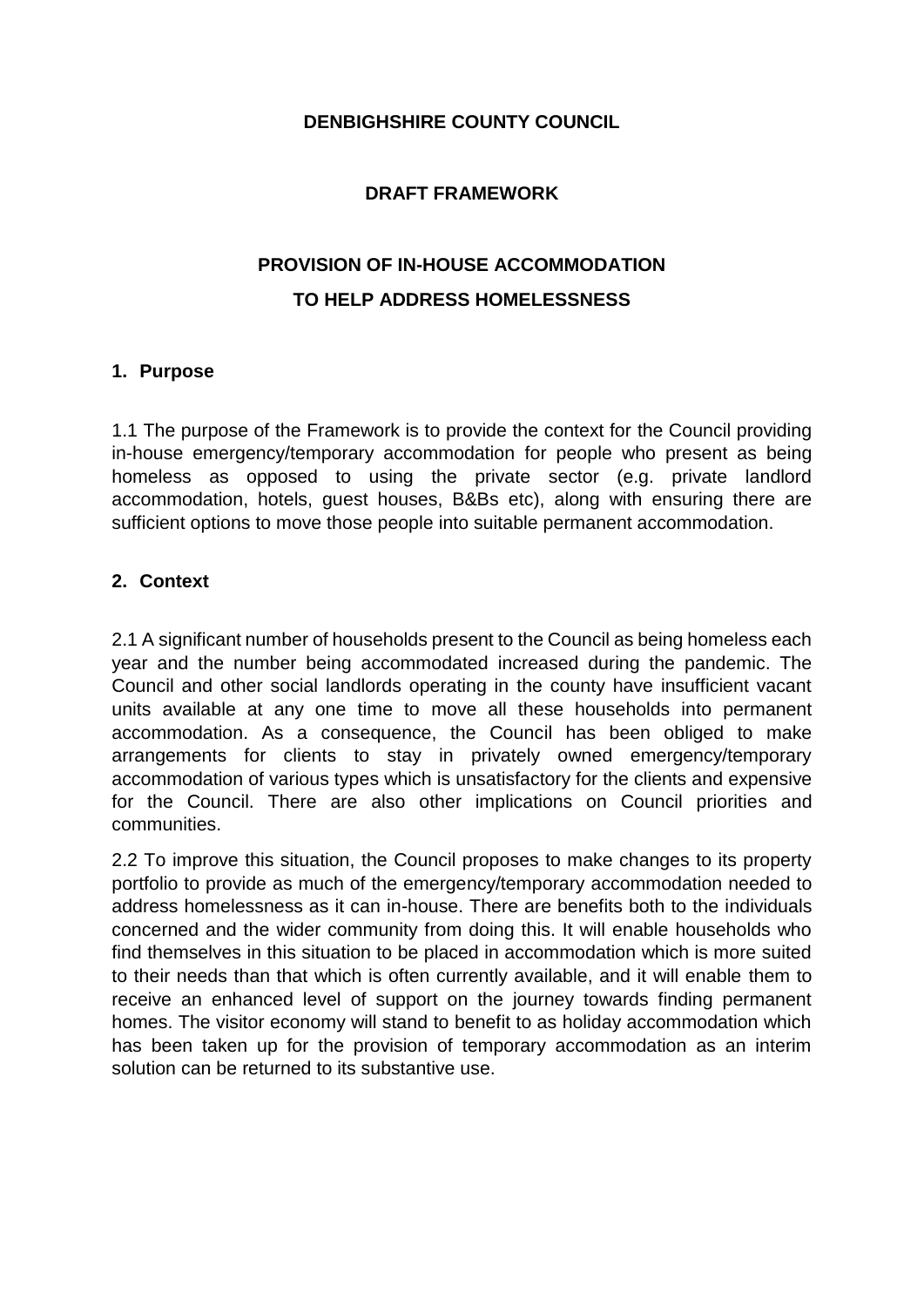2.3 Providing in-house emergency/temporary accommodation alone will not address the problem if there is insufficient suitable permanent housing into which the households affected can be moved. There is a risk that they will become "stuck" in emergency/temporary accommodation, which is not ideal for them and the Council will have to revert to using the private sector option for those new households presenting as being homeless. So for this approach to be sustainable we also need to ensure there is a sufficient supply of suitable permanent accommodation which households can be moved into when they leave emergency/temporary accommodation.

2.4 The households presenting as homeless in the main tend to;

- be single person households;
- with a majority being aged under 35; and
- most have been living in Rhyl immediately before presenting as homeless;

2.5 Of course families and single parents with children also present as homeless and not all homeless families/individual have been living in Rhyl prior to becoming homeless. Homelessness can happen to anyone, from any of our communities.

2.6 The reduction applied to housing related benefits which can be accessed by single persons aged under 35 living in anything other than social rented accommodation means that the provision of additional social rented units suitable for this particular client group is highly desirable to facilitate their transition from temporary to permanent accommodation.

2.7 All social landlords operating in the county have a role to play in providing the type of accommodation required.

2.8 In terms of its own existing housing stock, the Council owns a number of flats for over 55s which were built before the provision of lift access to upper storeys became common place and some of these could usefully be re-purposed to accommodate single person homeless households as more new accessible homes for over 55s are constructed. This could either be in well managed emergency/temporary accommodation or as permanent accommodation.

2.9 Re-purposing this type of Council owned property alone will not be sufficient to satisfy the need for this type of accommodation. There will also be a requirement to purchase and convert or build new additional units to provide the necessary emergency/temporary accommodation and permanent homes which will need to be affordable for the client group to live in given their limited means.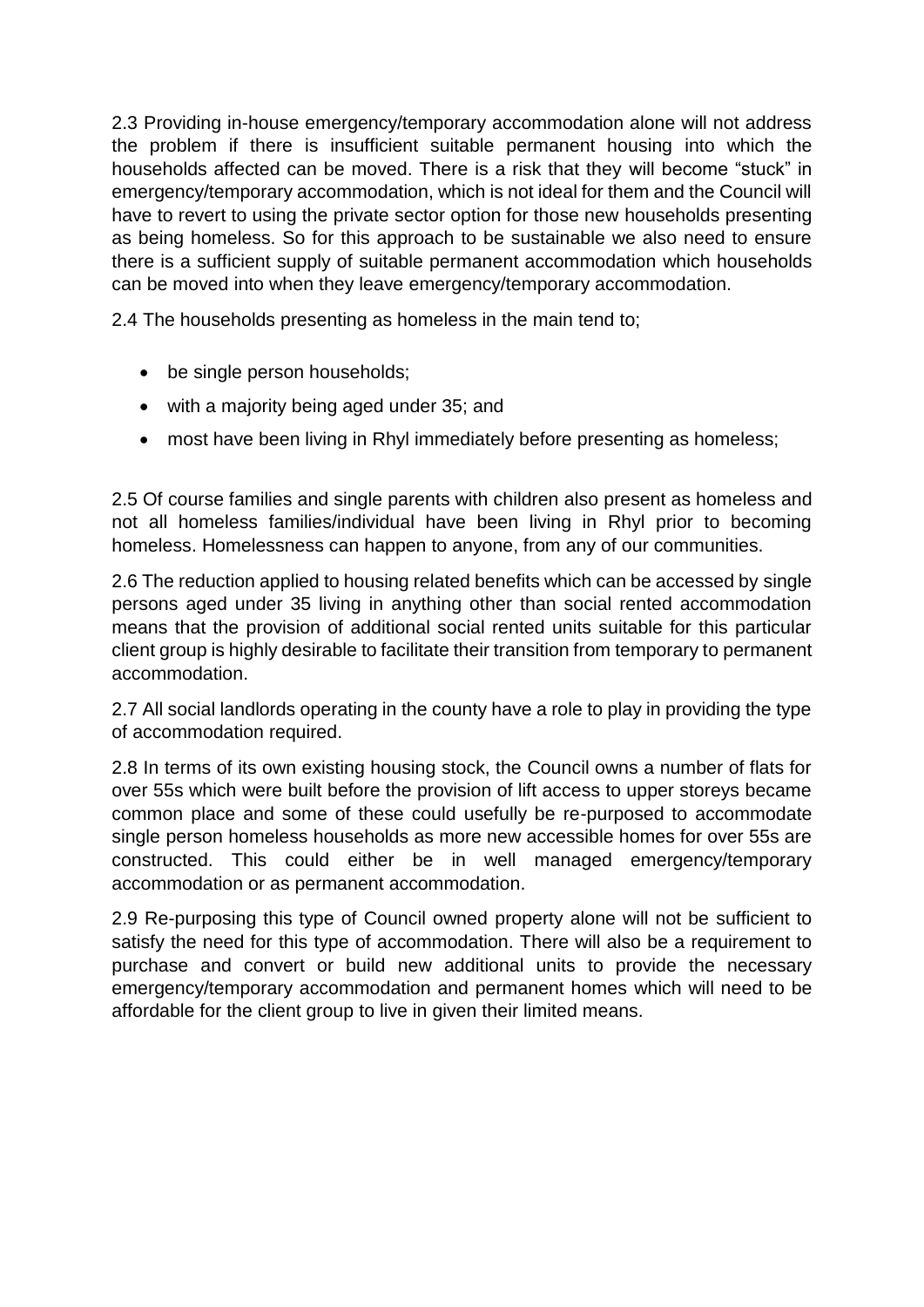2.10 The constituent parts of the Rhyl West ward are currently ranked amongst the 11 most deprived areas in Wales principally because of the concentration of people facing issues in their lives regarded as being causes of deprivation living in a relatively small area. Parts of the town's East, South East and South West wards are also ranked amongst the 200 most deprived areas in Wales. The Council and its partners have adopted strategies and made significant investments to try and address the underlying causes of these high levels of deprivation in the town. The location of additional accommodation to address homelessness in these areas could potentially undermine the progress made and should therefore be avoided where possible. Not all of the people who present as being homeless come from Rhyl and the town should not become the default location for all our new in house provision. There is therefore a need to look at communities other than Rhyl for locating our in-house accommodation, whilst recognising that there will be a requirement for some provision in the town to meet the needs of the county's largest community which does include areas which suffer from deprivation and as a consequence are likely to generate an element of the county's homelessness

2.11 Property prices are generally lower in Rhyl than in other communities in the county and in situations where it becomes necessary for the Council to acquire properties in other communities to deliver this provision, purchase prices are likely to be higher. However the Council will retain the asset (i.e. the building) and if in the future the need for such emergency/temporary accommodation is not as high, the asset can be sold.

2.12 Locating a disproportionately large concentration of accommodation to address homelessness in any one location could replicate the situation which led to the high levels of deprivation in the Rhyl West ward and should also be avoided where possible.

# **3. Outline approach to delivery**

3.1 In order to balance the need to deliver the in-house provision required against other priorities particularly in relation to tackling high levels of deprivation, it is proposed that a sequential approach is adopted to identify suitable locations for the provision of accommodation to address homelessness.

3.2 With a constantly changing property market, the candidate sites and premises available will vary over time and a pragmatic approach will be required to deliver additional provision within a realistic timescale and to maximise the benefit from any funding opportunities which may become available.